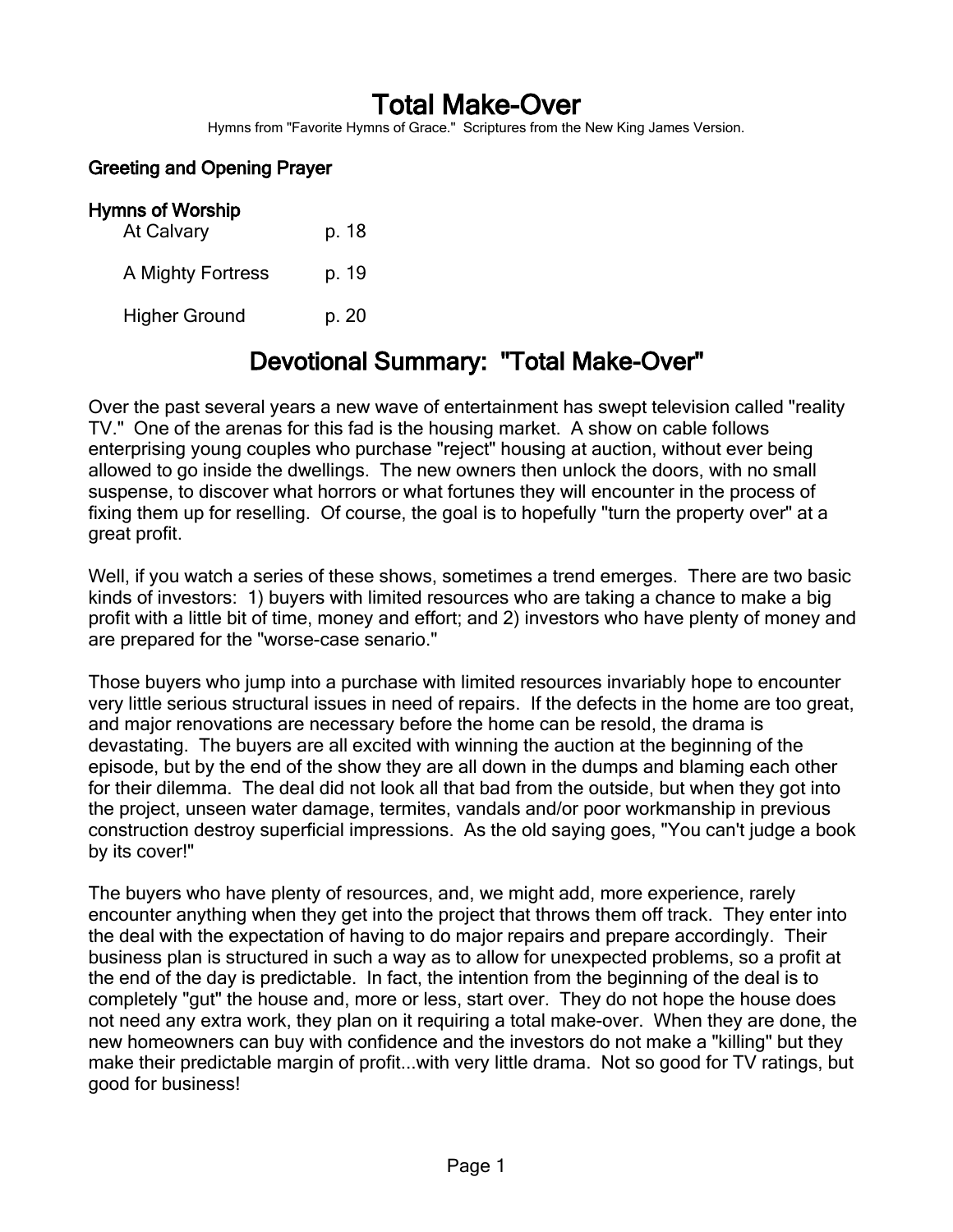Though there are scores of variations on this scenario, this basic theme does play out often. And here we can make an observation of a basic truth in our Christian experience. Let's start by looking at Holy Scripture:

## For there is not a just man on earth who does good and does not sin. Ecclesiastes 7:20

All of us need a total make-over!

#### But the Scripture has confined all under sin, that the promise by faith in Jesus Christ might be given to those who believe. Galatians 3:22

But just like a house sitting on a lot, we cannot make ourselves over. God has made us a promise to do the work Himself as we lean on His provisions for us through faith in the person and the work of Jesus Christ.

#### Jesus answered and said to him, "Most assuredly, I say to you, unless one is born again, he cannot see the kingdom of God." John 3:3

Again, it is crucial for us to understand that we cannot change ourselves into righteous people. God must do it! This is the object of our faith – not that we are able – but that He is able to do for us what we cannot do ourselves! Yes, we want to be made new, but only God can do it.

#### "I will give you a new heart and put a new spirit within you; I will take the heart of stone out of your flesh and give you a heart of flesh. I will put My Spirit within you and cause you to walk in My statutes, and you will keep My judgments and do them." Ezekiel 36:26

This is God's promise to all who put their faith in the only begotten Son of God, Jesus Christ.

#### If we say that we have no sin, we deceive ourselves, and the truth is not in us. If we confess our sins, He is faithful and just to forgive us our sins and to cleanse us from all unrighteousness. 1Jo 1:8-9

Here is the rub, we must humble ourselves to face our helplessness and turn to God honestly admitting our sins and our sinful nature and God Almighty has made us a promise that is priceless above measure – He will do a total make-over – He will give us a COMPLETELY DIFFERENT LIFE – A FORGIVEN PAST AND A CLEAN LIFE.

#### ...being confident of this very thing, that He who has begun a good work in you will complete it until the day of Jesus Christ. Philippians 1:6

Yes, we make changes in the way we think and act. Our attitude changes and people see that change in our deeds. Love for others begins to grow in our hearts. And we know, inside, that it is God Almighty who is effecting this transformation as we rest by faith on His hand in our life!

We want to love others. We are weak. We fail often. It is hard to love some people. Here we have a wonderful gift – a grace beyond measure! We can call on God to work in our life to give us that love that we know we lack. As we confess to Him our weakness in loving the